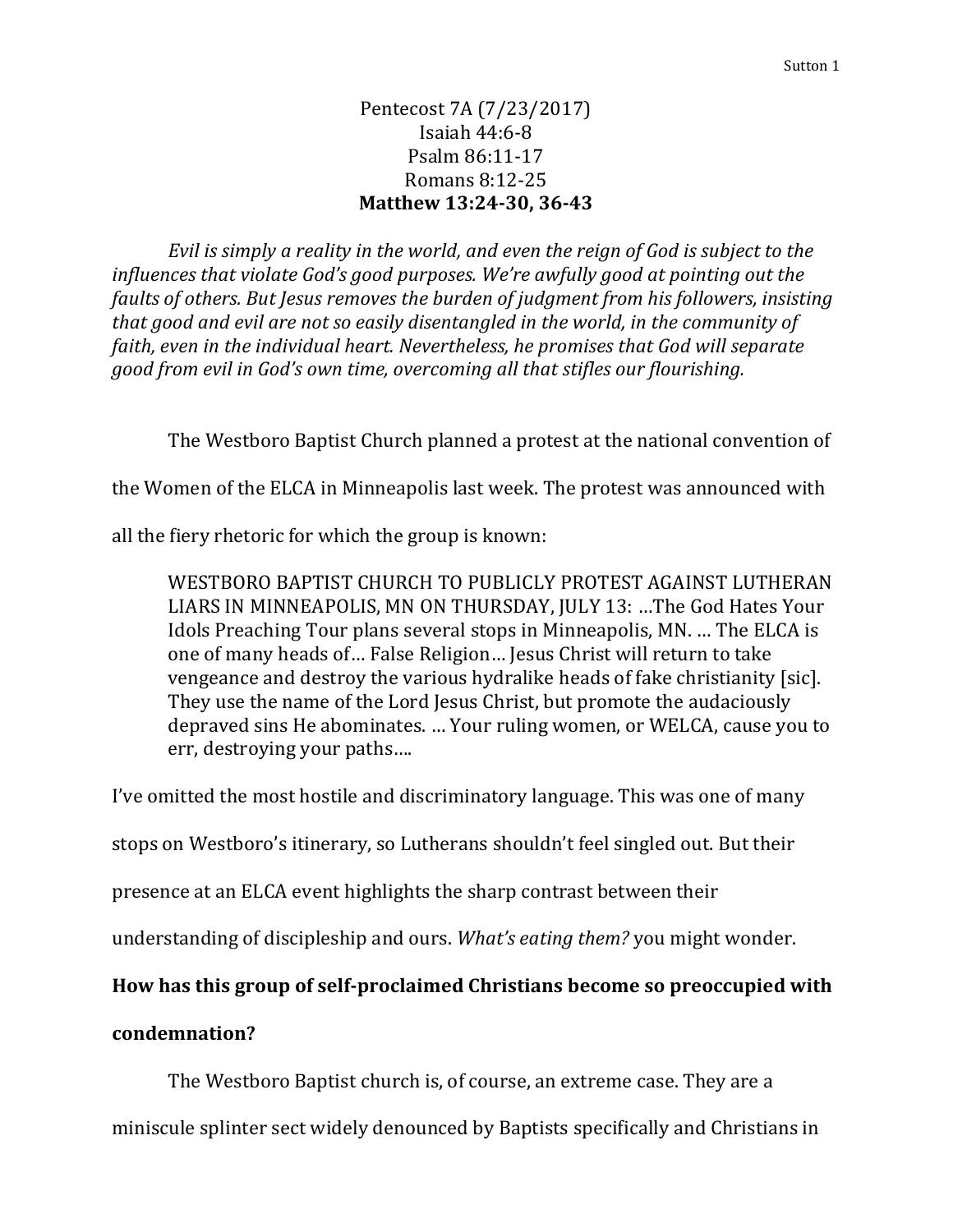general. And they are notorious for their obsession with God's vengeance. Yet, they are not alone in their approach to difference. In order to demonstrate their own righteousness, they vociferously condemn all that deviates from true faith in their eyes. According to this approach, intolerance is, in fact, prophetic faithfulness, calling evildoers and wayward Christians to account for our sins in order to escape the wrath of God. We might never imagine finding common ground with groups like the Westboro Baptist Church. Nevertheless, I wonder if their hate-filled crusades are just amplified examples of a more common tendency among people of faith. **Aren't we also inclined to distinguish between the faithful and the unfaithful, to drive a wedge between who's right and who's wrong?**

Notice how quickly the slaves identify the weeds among the wheat in Jesus' parable from our Gospel from Matthew today. It's the first thing they run to tell the Master as soon as the shoots begin to emerge from the ground. Calamity! Weeds are interspersed with the wheat they had so carefully sown in the field. And their gut reaction is to remove them. "Do you want us to go and gather [the weeds]?" they ask the Master. *Since we know which plants are worthless, let us go tear those usurpers from the ground and preserve the integrity of the field! We have to fix the problem, and we have to fix it now!*

If you tend a garden or a lawn, you likely have an idea of how the slaves feel about the weeds. So do the disciples. Notice that when they ask Jesus to explain the parable, they call it "the parable of the weeds in the field." No mention of the enemy,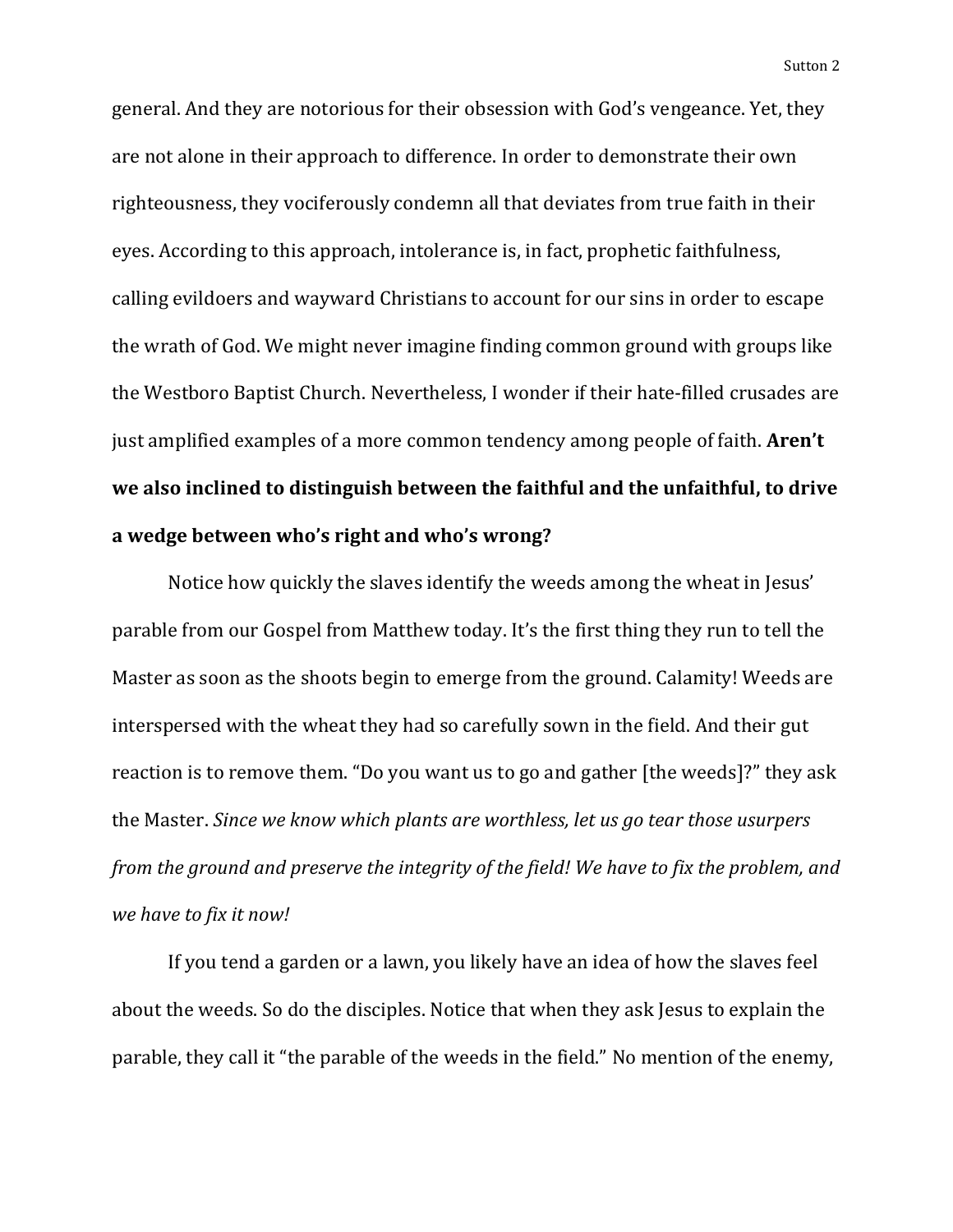or the good seed, or even the Master. The disciples, like the slaves in the parable itself, are focused on the weeds.<sup>1</sup>

And even as this is a story for the first disciples, of course, it's also a story for us. **We're awfully good at identifying the weeds among the wheat, aren't we? We're awfully good at pointing out the faults of others. And, wouldn't the church be better off if only we could remove** *that* **kind of theology,** *that* **kind of doctrine,** *that* **kind of religious expression? Wouldn't the world be better off if only we could remove all that's wrong with it, according to our judgment?**

Jesus' parable would have us think again. *Shouldn't* we identify and eradicate the unwelcome plants? "No," replies the Master, "for in gathering the weeds you would uproot the wheat along with them. Let both of them grow together until the harvest…." Rushing in to purge the weeds would harm the whole field. Instead, the Master insists, "at harvest time I will tell the reapers, Collect the weeds first and bind them in bundles to be burned, but gather the wheat into my barn." *Leave it to me, and I will attend to the weeds and the wheat alike in due time*.

Jesus acknowledges that evil is simply a reality in the world, and even the reign of God is subject to the influences that violate God's good purposes. His caution against uprooting the weeds, however, is not an excuse for moral apathy or conflict avoidance.<sup>2</sup> On the contrary, the gospel stirs us to confront abuse and injustice, and stand in solidarity with the poor, the oppressed, the vulnerable among us, even if it means bearing a cross.<sup>3</sup> No, **Jesus does not remove the burden of** 

 $\overline{\phantom{a}}$ 

<sup>1</sup> See Warren Carter, *Matthew and the Margins*, 292.

<sup>2</sup> See Talitha J. Arnold, in *Feasting on the Word*, Year A, Vol. 3, 264.

<sup>3</sup> Luke 4:18-19.